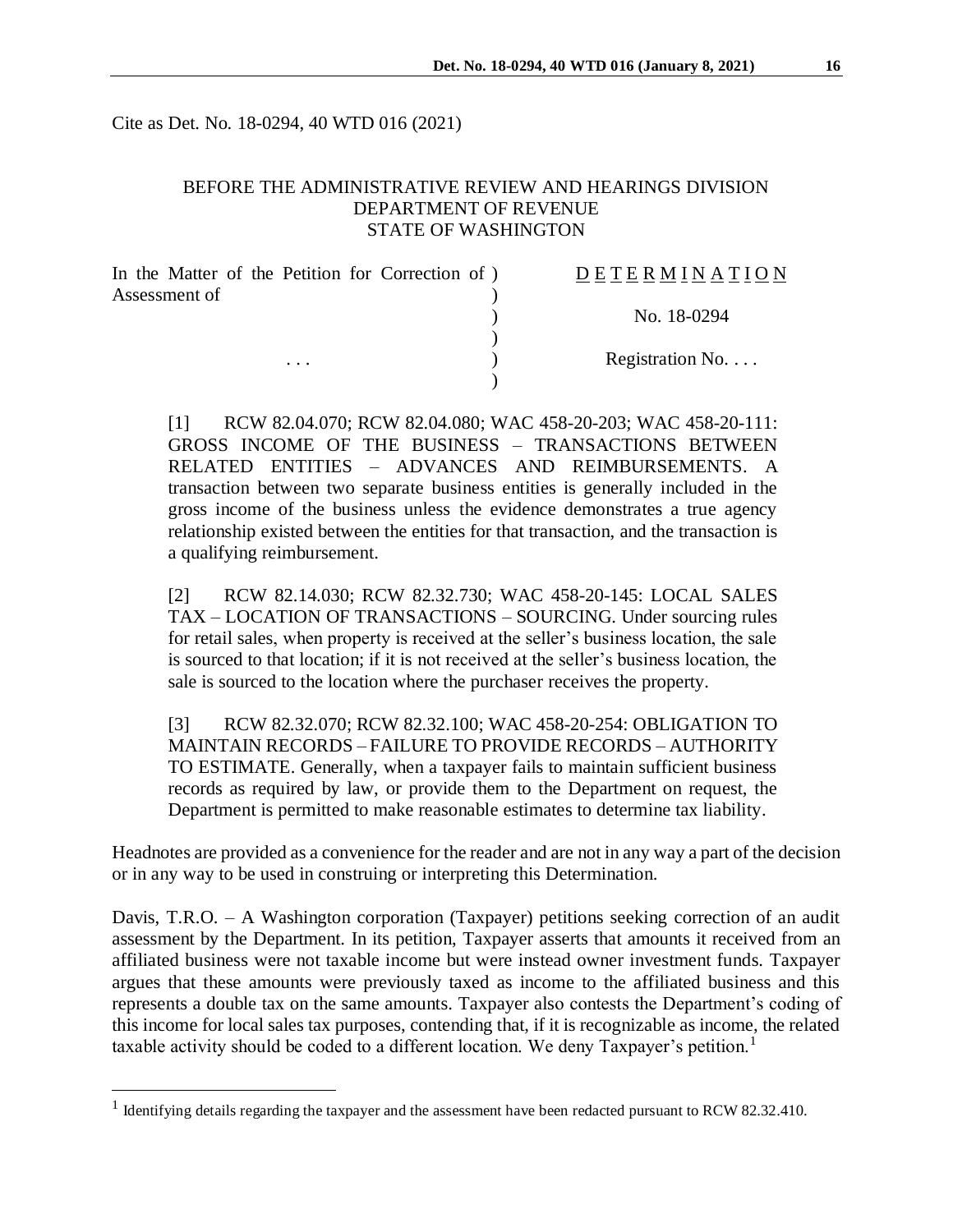### ISSUES

1. Under RCW 82.04.070, RCW 82.04.080, and WAC 458-20-111 (Rule 111), were deposits received by Taxpayer from an affiliated independent company properly included in Taxpayer's gross income from sales and subject to taxation?

2. Under RCW 82.14.030, RCW 82.32.730 and WAC 458-20-145 (Rule 145), in determining Taxpayer's local sales tax liability, was the Department's allocation of Taxpayer income to certain location tax codes correct?

3. Under RCW 82.32.070, RCW 82.32.100, and WAC 458-20-254 (Rule 254), did the Department have the authority to estimate Taxpayer's tax liability?

## FINDINGS OF FACT

During the relevant period, . . . (Taxpayer) operated as a general contractor for the construction of residential housing as well as a contractor for a local school district. This company was wholly owned by a single individual (Owner). Taxpayer's business activities in Washington State during the relevant period included construction contracting for commercial, custom and speculative building projects.

In approximately November 2015, Owner formed another wholly owned affiliated business (Affiliate). Affiliate was established as a custom builder and speculative builder for constructing residential homes. Thus, three independent legal entities existed within the business structure applicable to this review during the relevant period. The first entity was Owner, the second entity was Taxpayer, and the third entity was Affiliate.<sup>2</sup>

In the course of Taxpayer's business during 2016, Affiliate made several payments by check to Taxpayer that were deposited in Taxpayer's business bank accounts (the Funds).

In August 2017, the Audit Division (Audit) of the Department of Revenue began an investigation of Taxpayer's records for the period from January 1, 2013, through March 31, 2017 (assessment period), to verify that Taxpayer's Washington State business activities were properly reported on its excise tax returns. The investigation was conducted at Taxpayer's office facility. The investigation included reconciliation of income taxable under the wholesaling business and occupation (B&O) tax, retailing B&O tax, and retail sales tax, by comparing amounts recorded in Taxpayer's business records with amounts reported on Taxpayer's excise tax returns. This reconciliation revealed discrepancies, and Audit made several adjustments to Taxpayer's tax liability, including classifying the Funds as sales income. Audit was unable to accurately determine where the Funds should be sourced to from Taxpayer's business records, for the purpose of calculating Taxpayer's local sales tax liability. Thus, using an estimation method derived from a

<sup>&</sup>lt;sup>2</sup> According to public records maintained by the Washington Secretary of State, neither Taxpayer nor Affiliate filed required annual reports in 2017. On January 1, 2018, both Taxpayer and Affiliate closed their Department of Revenue business accounts. Taxpayer (on May 3, 2018), and Affiliate (on April 3, 2018) were administratively dissolved by the Secretary of State for their 2017 failures to file. As of the date of this determination, neither entity had renewed its status with the Department or the Secretary of State.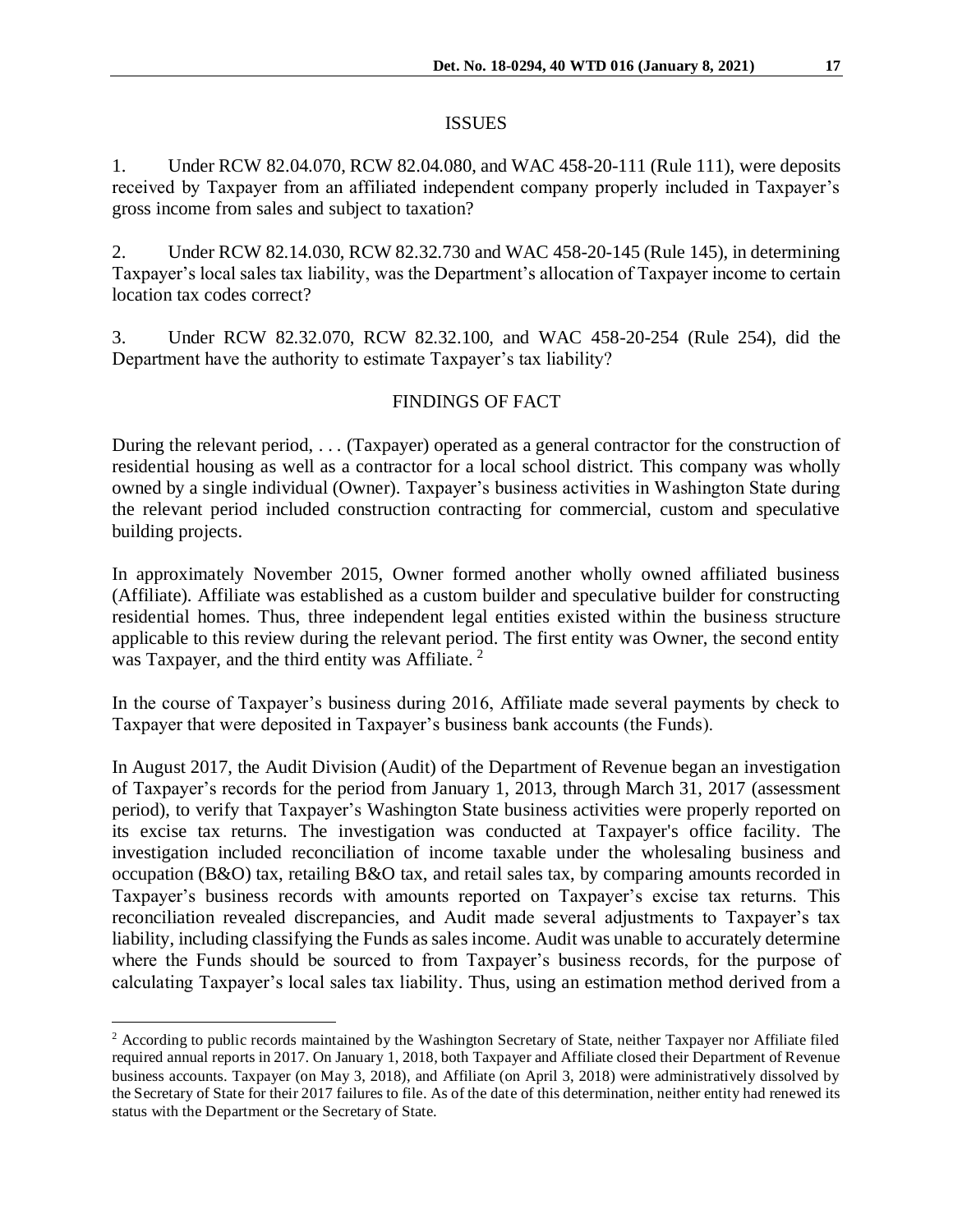review of Taxpayer records, Audit assigned the Fund amounts among the three tax code locations where the majority of Taxpayer's documented sourceable transactions took place.

In its hearing on review, Taxpayer stated that during the investigation, it provided to Audit several receipts and other accounting records documenting purchases Taxpayer made for services and property related to the business. Taxpayer argued that these records showed that the Funds were intended to reimburse Taxpayer for the purchases shown in the records and should not be included in Taxpayer's gross income.

Audit used the records to provide additional tax paid at source deductions for purchases in those cases where the records supported it, but ultimately determined that the records were not sufficient to support Taxpayer's primary argument.

Audit's adjustments were discussed with Taxpayer's accounting manager on August 25, 2017.

As a result of Audit's investigation, on October 6, 2017, the Department issued an assessment against Taxpayer for  $\$\ldots$ , including retail sales tax of  $\$\ldots$ , retailing B&O tax of  $\$\ldots$ , wholesaling B&O tax credit of  $\$\ldots$ , and interest of  $\$\ldots$ . No penalties were assessed. On November 2, 2017, Taxpayer timely petitioned for review.

In its petition, Taxpayer asserts that the Funds were not taxable income but were instead owner investment funds. Specifically, Taxpayer argues the Department improperly recognized and taxed \$...<sup>3</sup> deposited into Taxpayer's account from Affiliate in calendar quarters two, three, and four, 2016, as business income from sales. Taxpayer represents that both businesses are owned by the same individual and Owner was merely transferring previously taxed funds between his two entities. Taxpayer argues that, because these amounts were already taxed as Affiliate's income, the assessment here represents a double tax.

Taxpayer also contests the allocation and coding of the Funds for local sales tax purposes. Taxpayer argues that, if the Funds are recognized as business income, Taxpayer should be charged local tax rates based on tax code [for Location A], and not tax codes [for Location B], because the related business activity took place in [Location A].

Except for the above points, Taxpayer stated that it does not object to Audit's calculations, classification of income, or adjustments to income, it accepts its tax liability, and agrees with the Department's assessment.

In a telephone hearing on December 19, 2017, Taxpayer more fully described its business operations. According to Taxpayer, when Affiliate began operations in 2016, Taxpayer, the older company, had available funds and established credit, which Affiliate lacked. Therefore, when Affiliate began its business, Owner used Taxpayer as paymaster for Affiliate's transactions on Affiliate's early building projects. Taxpayer states it used its own funds to pay for Affiliate's business expenses and documented the transactions it made for Affiliate by assigning each transaction to a specific Affiliate building project in Taxpayer's business records. These funds

 $\frac{3}{3}$ ...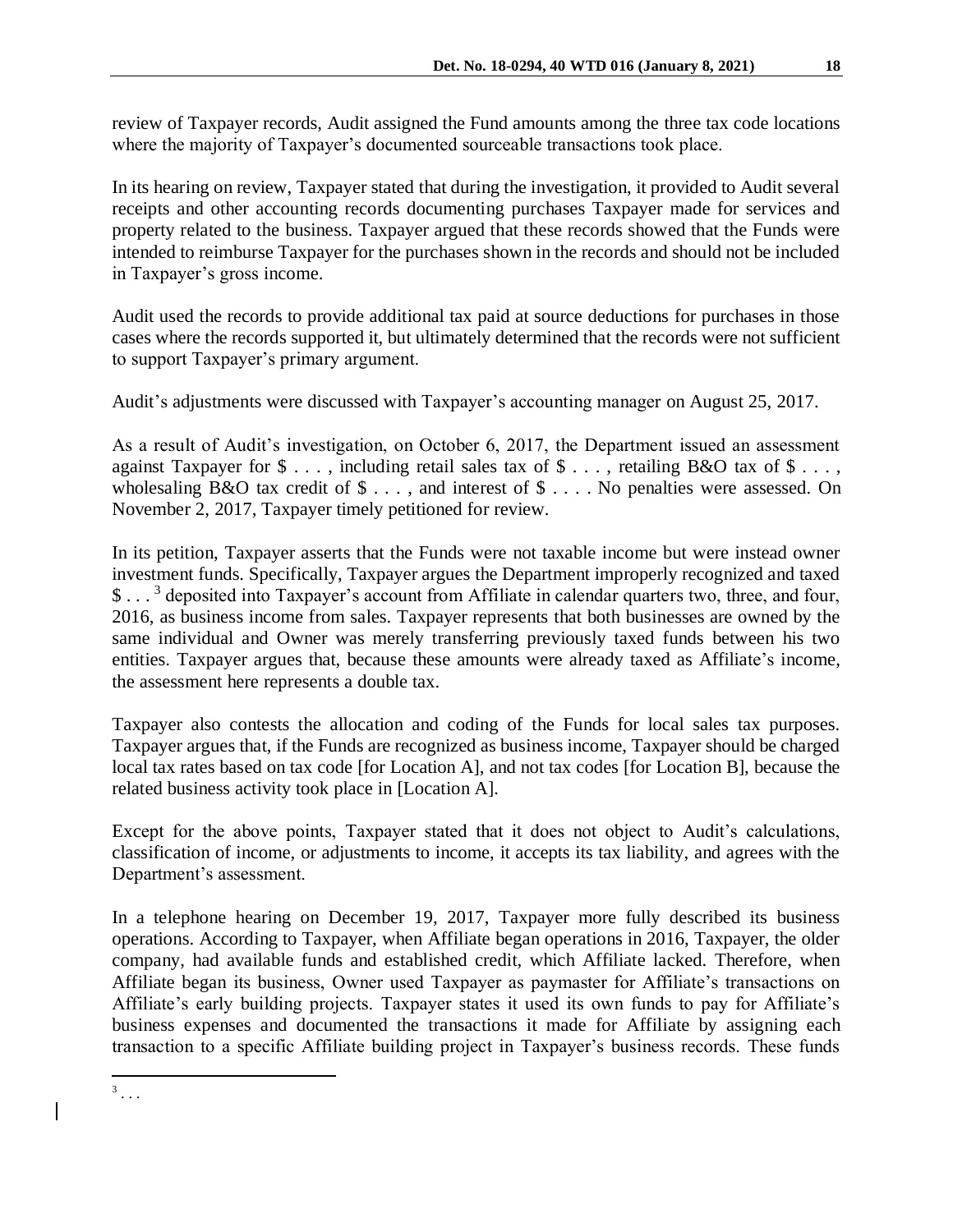were treated by the parties as if they had been loaned by Taxpayer to Affiliate, and when Affiliate developed sufficient income, Affiliate provided reimbursement in the form of several checks paid to Taxpayer during the last three quarters of 2016. Taxpayer acknowledged that it did not have any internal documents showing this loan arrangement or specifying the details of the transactions. However, in its hearing Taxpayer stated, "If you look at the records you can see that that's what they were doing – keeping a tally of what [Affiliate] owed."

In its hearing, Taxpayer also asserted that the Funds were paid in [Location A], Washington, at the location of the company's offices, and during the relevant period, all of Affiliate's building projects, where the benefit of Taxpayer's purchases were received, were also located in [Location A].

During the hearing, Taxpayer offered to provide records showing each of Affiliate's building projects during the assessment period, and copies of Taxpayer accounting records showing that each relevant purchase was assigned to an Affiliate project, and then repaid by Affiliate. Taxpayer also stated it could provide documents showing the locations and dates of projects to support its claim that the only project Affiliate asked Taxpayer to pay for, and that Affiliate paid reimbursement on, was in [Location A] and not [Location B].

Following the hearing, Taxpayer provided additional accounting records and receipts, including several receipts for purchases; bank records indicating check deposits; spreadsheets containing an itemized list of transactions; and hand-written notes. Several of the original documents had additional hand-written notes added to them.<sup>4</sup>

In its accompanying letter, Taxpayer states the payments from Affiliate were "transfer[s] or short term loans of funds needed to cover . . . expenses [,] or loans that [Owner] made between his two companies." Taxpayer further states, "[o]ur documentation and tracking . . . provides proof what each purchase was for, and further shows that the purchase would be 'paid back/reimbursed.'" *See* Letter from Taxpayer to Department (January 9, 2018). In the same letter Taxpayer elaborates, "[w]e did a tremendous amount of 'due diligence' in keeping track of each receipt and cost to prove . . . what [Affiliate] would need to reimburse [Taxpayer] back for the funds they used." *See Id*.

<sup>&</sup>lt;sup>4</sup> The records include: a copy of business check no.  $\dots$  for  $\$\dots$  from Affiliate to Taxpayer with the memo notation: "Reimbursement for Homes"; multiple personal checks drawn on Owner's account made to third-party vendors in various amounts with memo notations identifying property lots or account numbers; a copy of cashier's check no. . . . for \$ . . . made out to Taxpayer with a "purchased by:" notation containing Affiliate's name; business check no. . . . for \$... from Affiliate to Taxpayer with a blank memo notation; and business check no... for \$... from Affiliate to Taxpayer with a blank memo notation. There is also a page from a QuickBooks spreadsheet showing multiple entries representing checks paid and deposits from different parties for various amounts and purposes, including: a deposit dated 06/03/2016 for \$ . . . with the name field left blank; a deposit dated 06/15/2016 for \$ . . . with the name field listing Affiliate; a deposit dated 07/06/2016 for \$ . . . with the name field listing Affiliate and the memo field stating: "reimburse of . . ." [sic]; and a deposit dated  $07/11/2016$  for \$... with the name field left blank (apparently matching check no. . . . above). Numerous other receipts, purchase orders, invoices, copies of checks, and handwritten notations were provided as well. In some cases, a notation identifies a purpose, a vendor, or a property lot identification, but in many cases, there is no memo notation or other evidence to tie the transaction to a particular project, purchase, or entity.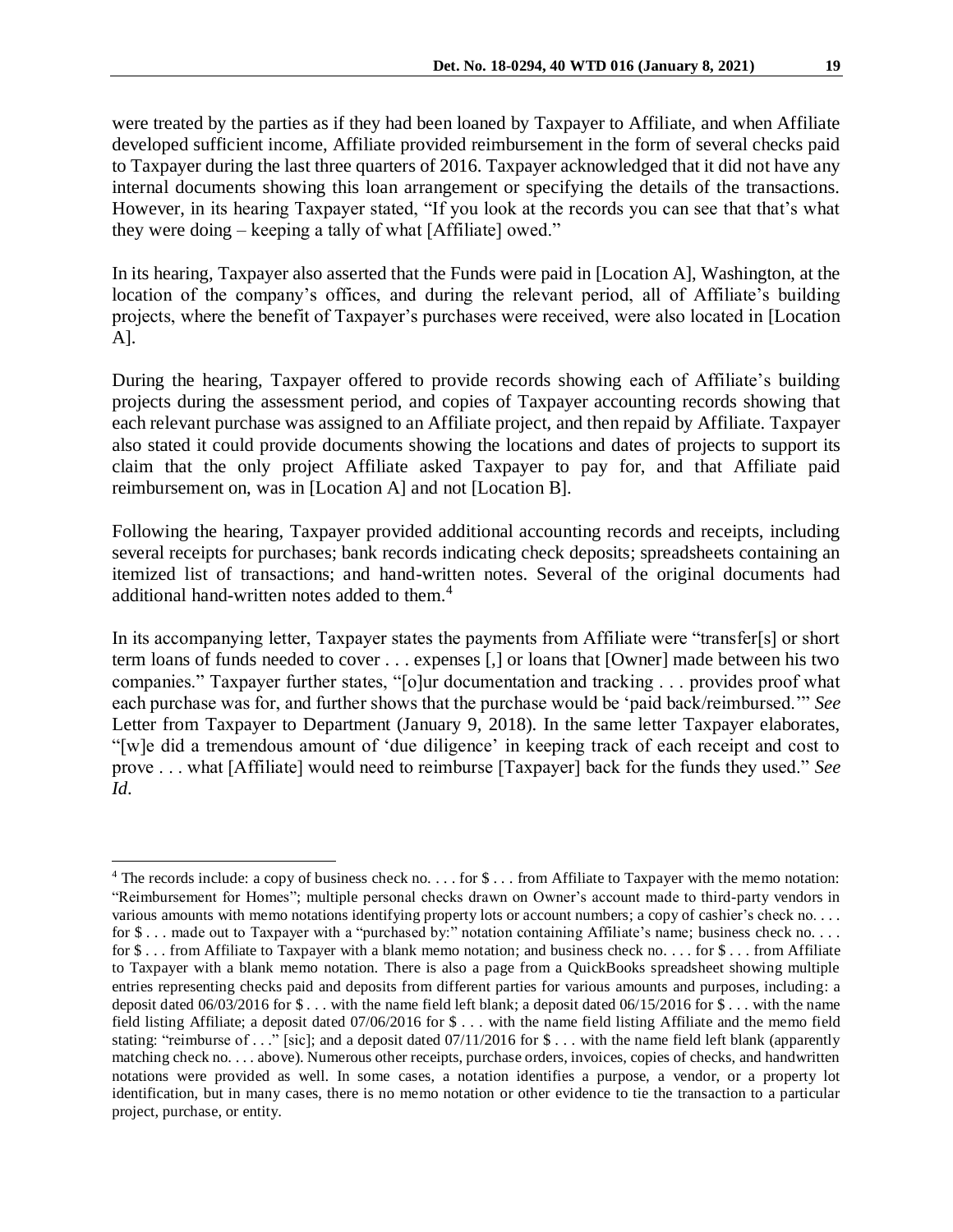In these additional records, however, Taxpayer did not provide any contracts or other records showing loan terms or details of the fund transfer arrangements between the two companies. Taxpayer did provide evidence showing one building project during the assessment period, which identified the property parcel but did not provide address information. The document was attached to a receipt for a payment made by Taxpayer, however, and no other information was provided to show which company was responsible for the project, or [who] was working on it.

## ANALYSIS

Washington imposes a business and occupation (B&O) tax "for the act or privilege of engaging in business" in this state. RCW 82.04.220(1). The B&O tax measure and rate are determined by the type or nature of the business activity in which a person is engaged. Chapter 82.04 RCW. Washington also levies a retail sales tax on each retail sale in this state. RCW 82.08.020 and 82.04.050. Sales of tangible personal property or services falling within the definition of "sale at retail" or "retail sale" are subject to the retailing B&O tax classification, and the seller is required to collect retail sales tax from the buyer. RCW 82.04.250, RCW 82.08.020, and RCW 82.08.050.

When a taxpayer makes a "retail sale" as defined under RCW 82.04.050, the measure of the tax is the "gross proceeds of sales" of the business multiplied by the applicable tax rate. RCW 82.04.050(1). RCW 82.04.070 defines "gross proceeds of sales" as:

The value proceeding or accruing from the sale of tangible personal property, . . . and/or for other services rendered, without any deduction on account of the cost of the property sold, the cost of materials used, labor costs, interest, discount paid, delivery costs, taxes, or any other expense whatsoever paid or accrued and without any deduction on account of losses.

Here, Taxpayer, a building contractor, made both retail and wholesale purchases in the course of its business activities, received both retail and wholesale sales income for construction services and construction related sales of goods, maintained receipts and other business records of these transactions, including taxes paid, and does not object to Audit's classification of the purchases or the tax assessed on these transactions. Taxpayer instead objects to Audit's reclassification of the Funds as sales income.

# **Funds Received by Taxpayer**

Taxpayer argues that the Funds should be excluded from its gross income because they are essentially 1:1 reimbursements for business loans Taxpayer made to Affiliate. In its letter to the Department dated January 9, 2018, Taxpayer states these amounts were "transfer[s] or short term loans of funds needed to cover . . . expenses [,] or loans that [Owner] made between his two companies."

## *Tax Treatment of Separate Entities*

Because the legal relationship between the two parties, Taxpayer (a Washington corporation), and Affiliate (a Washington LLC), is critical to determining the outcome of the case, we first turn to a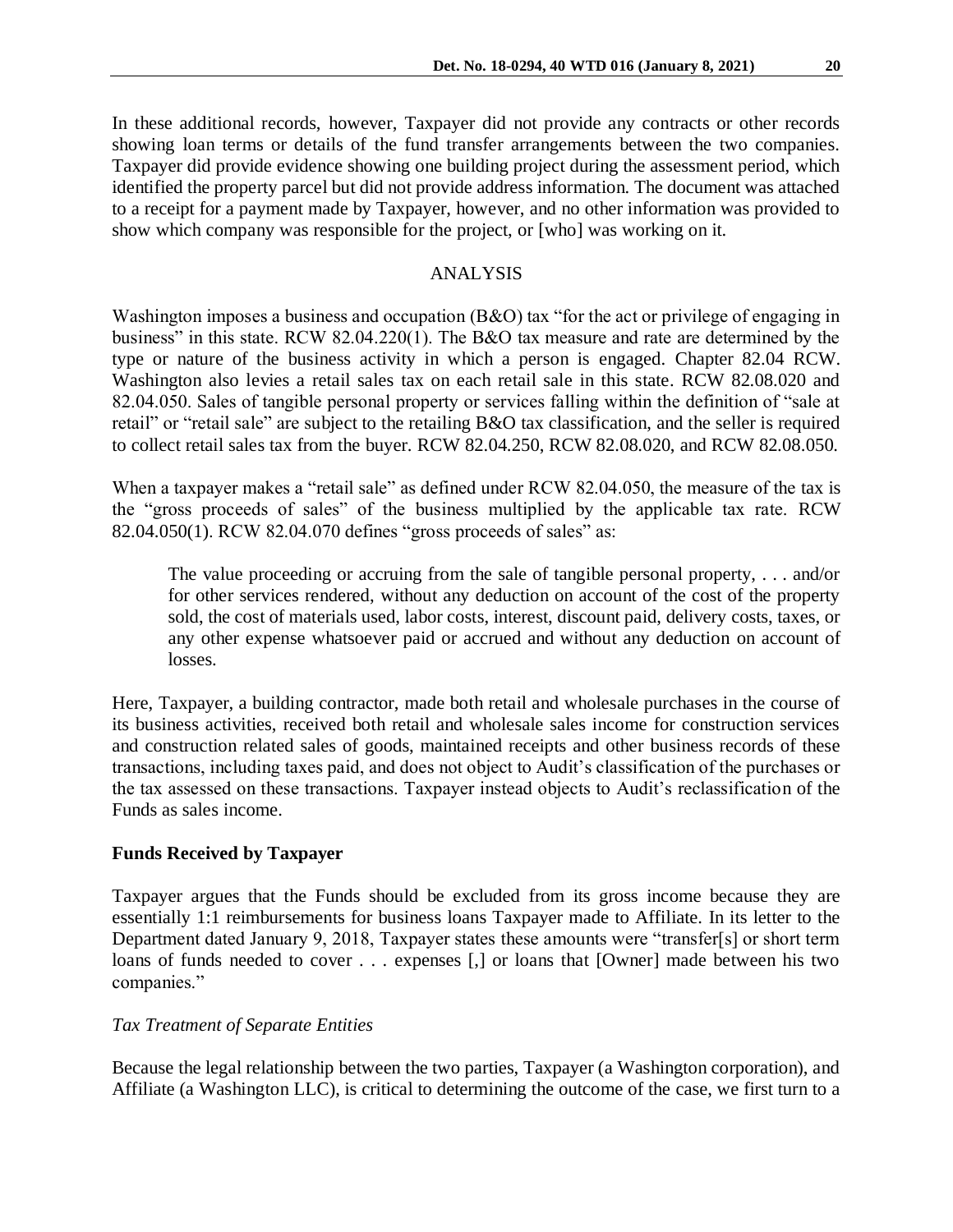discussion of the tax treatment of separate, but related, legal persons or entities. During the assessment period, Taxpayer and Affiliate were separate legal entities. The question of whether transactions between entities are taxable is not new. As Excise Tax Advisory ("ETA") 3134.2009 states:

The Department has addressed the question of transactions between related entities on many occasions. In an effort to simplify the information available to taxpayers, the Department has consolidated these excise tax advisories into a single document.

WAC 458-20-203 (Rule 203) states, in part:

Each separately organized corporation is a "person" within the meaning of the law . . . .

Each corporation shall file a separate return and include therein the tax liability accruing to such corporation.  $\ldots$  [T]he law makes no provision for  $\ldots$  the elimination of intercompany transactions from the measure of tax.

The principles of Rule 203 apply to all business organizations including, but not limited to, limited liability companies (LLC), limited partnerships, and joint ventures. *See also* WAC 458-20-170(2)(f).

While intra-company transactions are not taxable (*See* WAC 458-20-201), business transactions between different persons are subject to taxation unless there is a specific deduction or exemption. The fact that entities are related does not change the fact that they are separate persons for tax purposes. Rule 203; *Washington Sav-Mor Oil Co. v. Tax Comm.*, 58 Wn.2d 518 (1961).

As stated above, the law makes no provision for consolidating tax returns or eliminating transactions between different entities from taxation. Rule 203; Det. No. 86-309, 2 WTD 83 (1986). Thus, generally transactions between separate entities are taxable. Det. No. 16-0158, 36 WTD 038 (2017).

Under the RCW 82.04.070 and RCW 82.04.080 definitions of "gross proceeds of sales" and "gross income of the business," no deductions are provided for costs of doing business, such as "the cost of tangible property sold, the cost of materials used, labor costs, interest, discount, delivery costs, taxes, or any other expense whatsoever paid or accrued and without any deduction on account of losses." RCW 82.04.080(1). *See also* RCW 82.04.070.

[N]o charge which represents . . . payment on the purchase price of an article or a cost of doing or obtaining business, even though such charge is made as a separate item, will be construed as an advance or reimbursement. Money so received constitutes a part of gross sales or gross income of the business . . . .

Rule 111.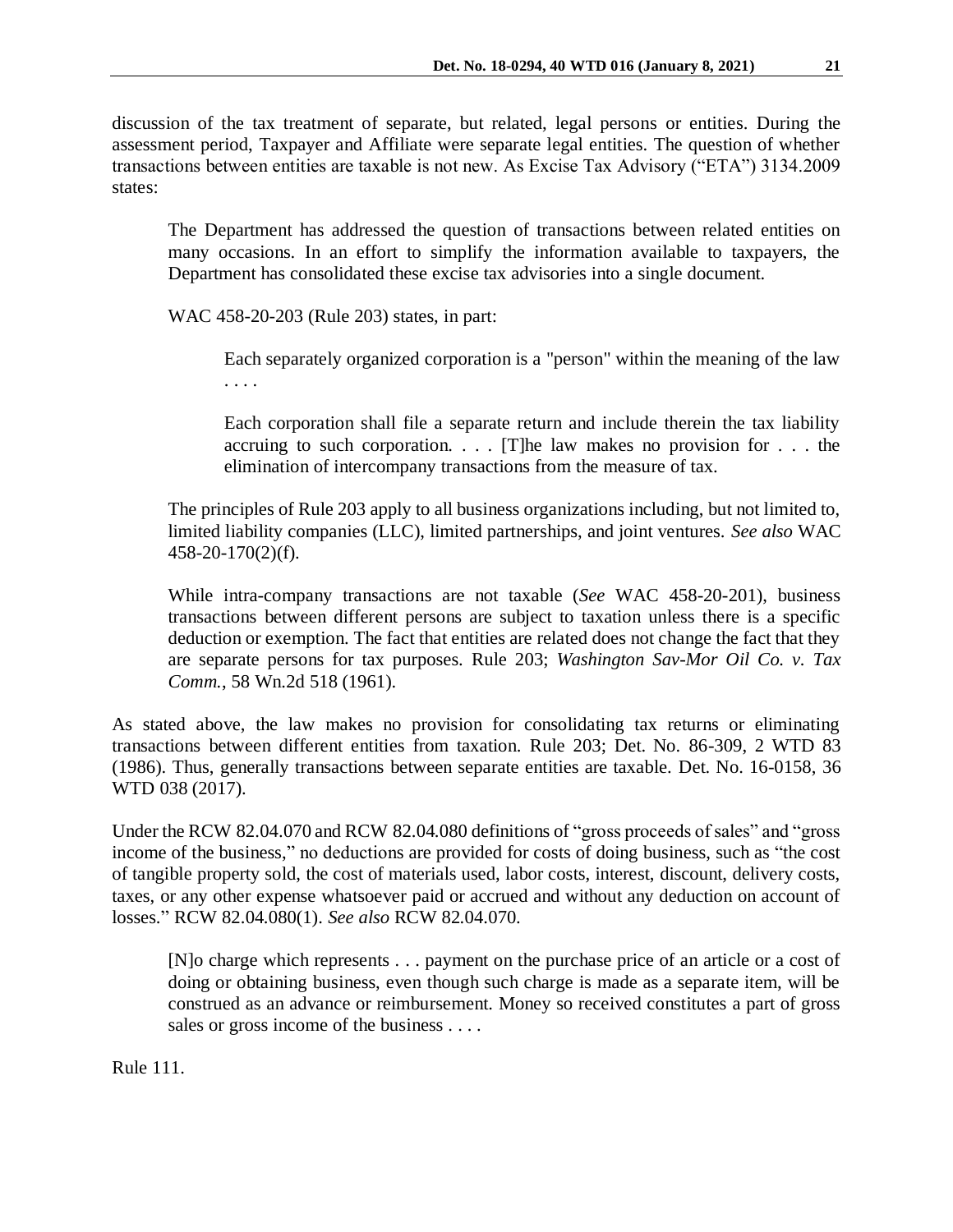RCW 82.04.080(1) more fully defines "gross income of the business:"

"Gross income of the business" means the value proceeding or accruing by reason of the transaction of the business engaged in and includes gross proceeds of sales, compensation for the rendition of services, gains realized from trading in stocks, bonds, or other evidences of indebtedness, interest, discount, rents, royalties, fees, commissions, dividends, and other emoluments however designated, all without any deduction on account of the cost of tangible property sold, the cost of materials used, labor costs, interest, discount, delivery costs, taxes, or any other expense whatsoever paid or accrued and without any deduction on account of losses.

Thus, in general, all income a business bills to customers, even "at cost" or on a "1:1 basis," is included in gross income and subject to tax. The fact that Taxpayer did not make a profit from these transactions is not material because the definition of gross income applies without any deduction on account of losses or lack of profit. [See] RCW 82.04.080(1); *see also Budget Rent-A-Car of Wash-Or, Inc., v. Dep't of Revenue*, 81 Wn.2d 171, 500 P.2d 764 (1972) ("Whether a profit is realized on the transactions is immaterial, for the tax is on the gross revenues received in the course of doing business."); *Time Oil [Co. v. State]*, 79 Wn.2d at [143,] 147[, 483 P.2d 628 (1971)] (Court upheld B&O tax on exchanges of fuel where the parties only saved transportation and storage costs, but did not make a profit); *Young Men's Christian Ass'n v. State*, 62 Wn.2d 504, 383 P.2d 497 (1963); *City of Seattle v. State*, 59 Wn.2d 150, 367 P.2d 123 (1961).

Here, however, Taxpayer argues that the Funds were merely reimbursement for business loans, with Taxpayer acting in the capacity of Affiliate's agent making necessary business purchases for Affiliate's business activities to assist Affiliate until it was able to raise sufficient funds to repay the amounts. Therefore, we next examine the exclusion of reimbursements from gross income.

#### *Excludable Reimbursements*

The Department recognizes that not all payments received are taxable income. Payments may also be reimbursements for expenses advanced for a client, which "pass through" a business solely in the business's capacity as an agent for the customer or client. Such amounts are not taxable to the business and are excluded from the business's gross income. WAC 458-20-111 (Rule 111) sets forth the criteria for excluding advances and reimbursements. Rule 111 defines the terms "advance" and "reimbursement" and limits the application of these terms to "only when the customer or client alone is liable for the payment of the fees or costs and when the taxpayer making the payment has no personal liability therefor, either primarily or secondarily, other than as agent for the customer or client." *See Washington Imaging Services, LLC v. Dep't of Revenue*, 171 Wn.2d 548, 560, 252 P.3d 885 (2011) ("The concept is that 'amounts that merely "pass through" a business in its capacity as an agent cannot be attributed to the business activities of the agent' and therefore 'such amounts are not taxable.'"); *City of Tacoma v. Wm. Rogers Co.*, 148 Wn.2d 169, 60 P.3d 79 (2002); *Rho Co. v. Dep't of Revenue*, 113 Wn.2d 561, 782 P.2d 986 (1989).

Payments that meet the requirements of Rule 111 are not attributed to the business activities of the taxpayer and may be excluded from the measure of tax. Under Rule 111, for a payment to be considered an advance or reimbursement, it must meet three basic requirements: 1) be a customary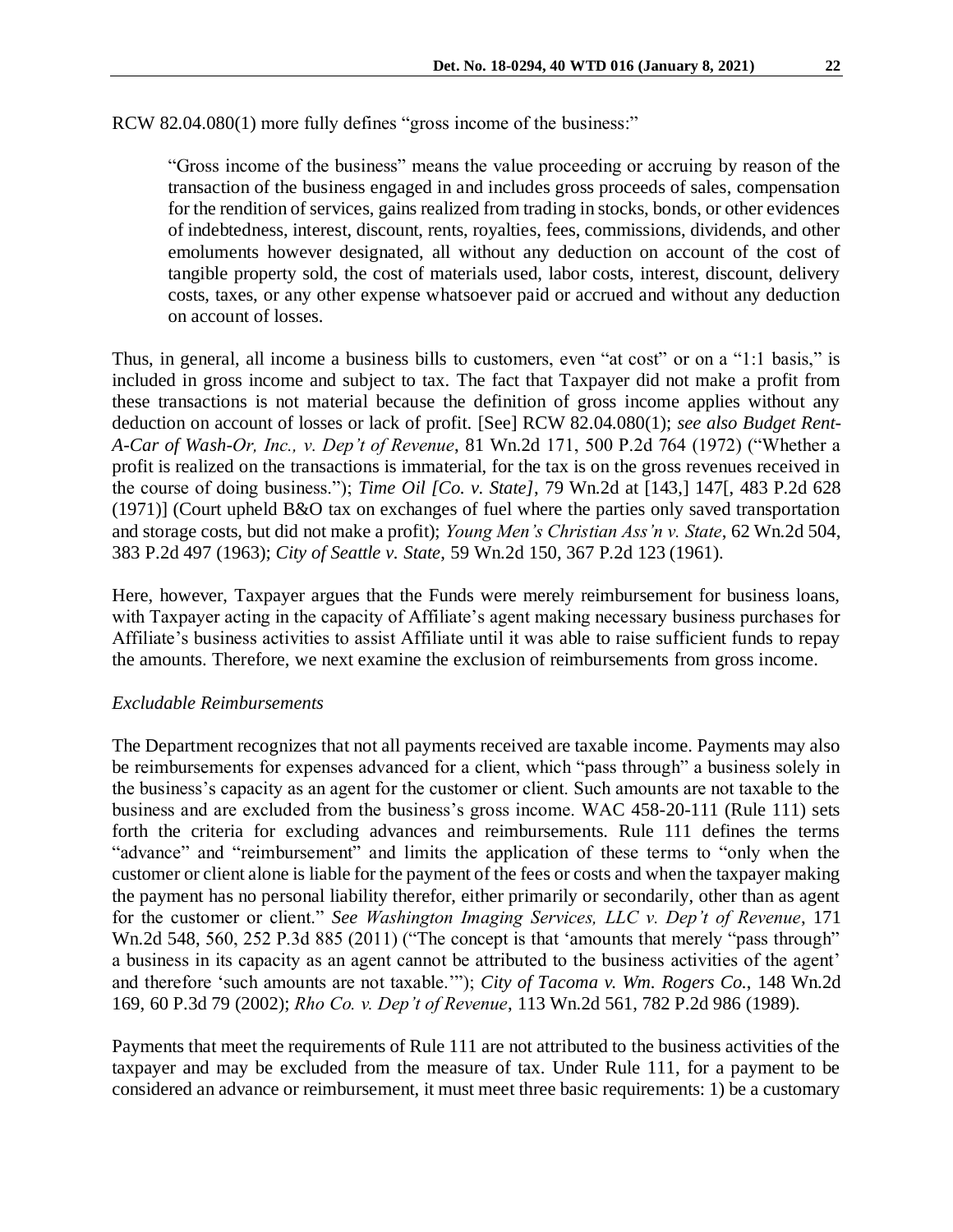reimbursement for advances made to pay costs or fees for the client; 2) involve goods or services that the taxpayer does not or cannot render; and 3) not involve an obligation the taxpayer is liable for, except as the agent of the client. *See* Rule 111; *see also Washington Imaging Services, LLC*, 171 Wn.2d at 561-562. A payment must meet all of these requirements to be excludable from gross income. *Christensen, O'Connor, Garrison & Havelka v. Dep't of Revenue*, 97 Wn.2d 764, 769, 649 P.2d 839 (1982) (establishing the "*Christensen* test").

The Washington State Supreme Court has ruled that to satisfy the "agent of the client" test a true agency relationship between the client or customer and the taxpayer is required. "The existence of that agency relationship is not controlled by how the parties described themselves" and "standard agency definitions should be used in analyzing the existence of the agency relationship." *Washington Imaging Services, LLC*, 171 Wn.2d at 561-562 (emphasis added); *William Rogers Co.*, 148 Wn.2d at 177–78. The taxpayer must establish that its use of the funds to pay a third party is solely as an agent of the customer. If this condition is satisfied, the taxpayer must also establish that it received the funds as the agent of the customer. *Id*. *See also* Det. No. 05-0139, 26 WTD 6 (2007); *Rho*, 113 Wn.2d at 573; *William Rogers*, 148 Wn.2d at 178.

"An agency relationship generally arises when two parties consent that one shall act under the control of the other." *Rho*, 113 Wn.2d at 570; see Restatement (Third) of Agency § 1.01 (2006) ("[a]gency is the fiduciary relationship that arises when one person (a 'principal') manifests assent to another person (an 'agent') that the agent shall act on the principal's behalf and subject to the principal's control, and the agent manifests assent or otherwise consents so to act"). Consent may be implied. *Rho*, 113 Wn.2d at 570. The requirement that the principal must exercise control over the agent, *Nordstrom Credit, Inc. v. Dep't of Revenue*, 120 Wn.2d 935, 941, 845 P.2d 1331 (1993), means that there must be facts or circumstances that "establish that one person is acting at the instance of and in some material degree under the direction and control of the other." *Matsumura v. Eilert*, 74 Wn.2d 362, 368–69, 444 P.2d 806 (1968)*; see also Washington Imaging Services, LLC*, 171 Wn.2d at 562

Here, Taxpayer challenges Audit's inclusion of the Funds in its gross sales income. Taxpayer states that instead they were excludable reimbursements Taxpayer received for purchases Taxpayer made on Affiliate's behalf. However, Taxpayer has not shown that the transactions meet the requirements of the Rule. Taxpayer provided receipts, invoices, and other ordinary accounting records documenting the original transactions, and these were considered by Audit in its investigation. However, Taxpayer has not provided a contract, loan document, or other evidence that Taxpayer acted under Affiliate's direction, or that Affiliate was solely liable for payment of each related transaction Taxpayer made.<sup>5</sup> Without this evidence, it is impossible for the

<sup>5</sup> Taxpayer has admitted that no such documents exist, but argues that the Department should be able to see by looking at the receipts and accounting records what the parties intended. However, this is not sufficient here. A review of the receipts and spreadsheets do not demonstrate Affiliate was solely liable for each Taxpayer purchase, or that Taxpayer was acting solely under Affiliate's direction. In addition, absent evidence, there is nothing demonstrating that the Funds were related to the transactions. On their face, the records seem to demonstrate arms-length purchases from outside vendors, made in the ordinary course of the business that both Taxpayer and Affiliate were engaged in. Thus, for example, based solely on the evidence in the record, it is also possible that the entities were actively participating on the same projects to some degree, and choosing to allocate purchases or expenses between them. It is also possible that, in making the payments to Taxpayer, the entities were attempting to rebalance funds in some manner according to a business strategy. Other reasonable possibilities consistent with the evidence exist. As discussed above, it is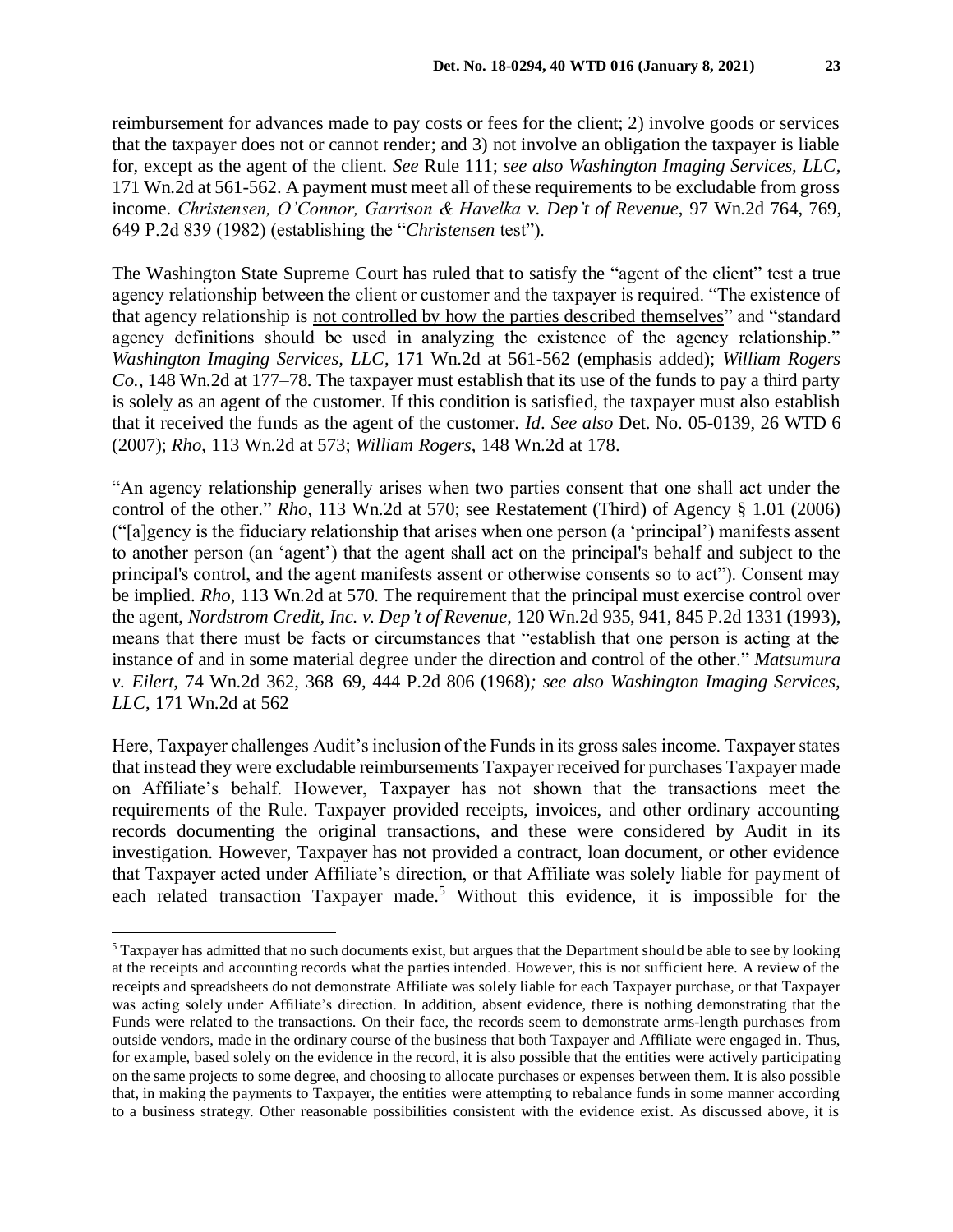Department, relying solely on spreadsheet notations and transaction receipts, to determine if the Rule's requirements are met for an individual transaction. Determining whether an agency relationship existed requires knowledge of the specific terms of a transaction, and no such evidence is in the record here.

As discussed above, the evidence in the record is insufficient to allow the Department to review each of Taxpayer's claimed transactions to determine if it meets the legal requirements for reimbursement exclusion. Therefore, Taxpayer has not shown that it is entitled to exclusion. As a result, we find that, based on the evidence currently in the record, the amounts paid by Affiliate to Taxpayer were properly included in Taxpayer's gross income.

# **Local Sales Tax**

Taxpayer also objected to Audit's assignment of location codes to the amounts paid by Affiliate for collection of local sales tax. RCW 82.14.030 authorizes counties and cities to levy local sales and use taxes, to be collected along with the state's sales and use taxes. RCW 82.32.730 implements sourcing rules under the streamlined sales and use tax agreement, and Rule 145 is the administrative rule regarding local sales and use tax.

Rule 145 provides that the sourcing rules provided "apply in a descending order of priority. This means the seller should first determine if [Rule 1] applies. If it does apply, then the seller must source the sale under Rule 1." Rule  $145(2)(a)$ . If a sourcing rule does not apply, the seller must proceed down the list in order of priority until the appropriate sourcing is determined. Thus, the default is that, when the property or service is received by a purchaser at the seller's business location, the sale is sourced to that location. RCW 82.32.730(1)(a); Rule 145(2)(a)(i) ("Rule 1").

RCW 82.32.730(1)(b) and Rule 145(2)(a)(ii) ("Rule 2") also explain that, for transactions defined as retail sales under RCW 82.04.050, when tangible personal property is not received by the purchaser at the seller's business location, it is sourced to the location where the purchaser receives the property.

Rule 145 explains the seller's responsibility as follows (in pertinent part):

The department assigns location codes to identify the specific taxing locations that receive the local taxes. These location codes are used on tax returns to accurately identify the correct taxing location and tax rate.

Sellers and their agents are responsible for determining the appropriate tax rate for all of their retail sales taxable in Washington. Sellers and their agents are also responsible for collecting from their purchasers the correct amount of tax due upon each sale and remitting that tax to the department.

Rule 145(1).

Taxpayer's responsibility to provide sufficient evidence to the Department to justify each tax preference claim, in this case by showing that each element of Rule 111 was met for a particular transaction.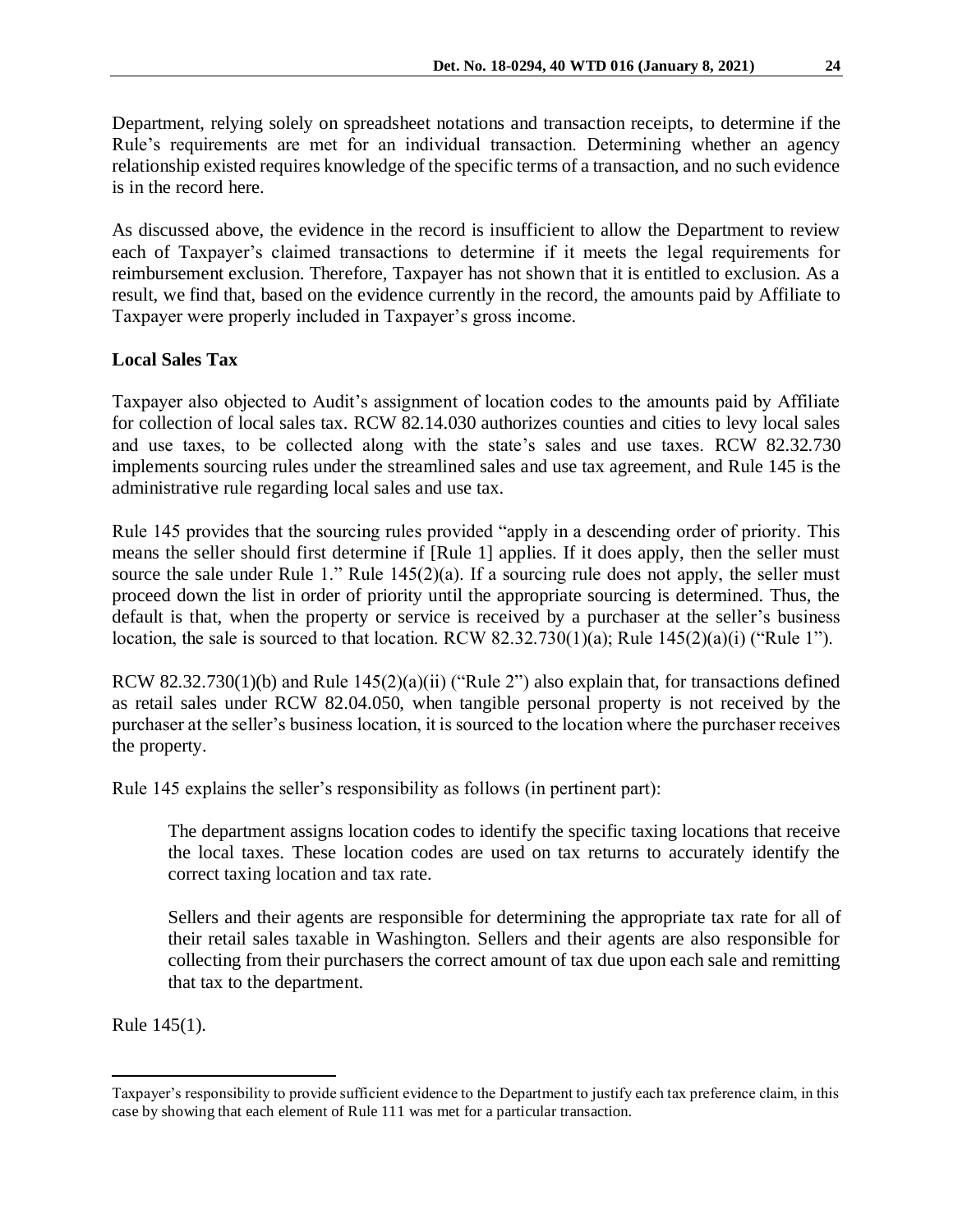RCW 82.32A.030 provides that taxpayers have certain responsibilities under chapter 82.32 RCW. These responsibilities include keeping accurate and complete business records, filing accurate returns, and ensuring the accuracy of the information entered on tax returns. RCW 82.32A.030(3), (4), and (5).

Here, Audit determined during its investigation that Taxpayer's records were insufficient to properly determine a sourcing location to classify the Funds for local tax purposes. Therefore, Audit was required to estimate. Audit reviewed Taxpayer's accounting records and proportionally allocated the funds between the three locations representing the highest dollar amounts of Taxpayer's other recorded transactions, according to the percentage from each location. These locations were all in [Location B]. Audit states this is "the most equitable method with respect to the municipalities and efficiencies of conducting an audit." *See* Audit Response Memorandum (November 29, 2017).

Taxpayer argues that Audit's sourcing is incorrect because all business was done in [Location A]. In its hearing on review, Taxpayer stated the transfer of the funds was made in [Location A] because both companies were located in [Location A] and all houses under construction at that time were in [Location A]. During its hearing on review, Taxpayer stated it would provide records showing the location of all projects under construction during the assessment period, but these records were not provided. The evidence and records available do not provide sufficient information to allow Audit to properly source each transaction under the above rules. Therefore, Audit was required to estimate.

Because Audit's decision to estimate was based on its determination that Taxpayer's records were insufficient, we next turn to a discussion of Taxpayer's obligation to maintain records. Generally, when a taxpayer fails to maintain sufficient business records as required by law, or provide them to the Department upon request, the Department, relying on the information available, is permitted to make reasonable estimates to determine tax liability. *See* RCW 82.32.100(1), (2).

# **Recordkeeping Requirements**

RCW 82.32.070 requires every person liable for payment of excise taxes to keep and preserve suitable records in order to determine the amount of any tax for which the taxpayer may be liable. This includes records that will demonstrate the amount of gross receipts and sales from all sources; the amount of all deductions, exemptions, credits, and refunds claimed; and the payment of retail sales tax or use tax. Rule 254(3)(b). A taxpayer must also keep its federal and state tax returns, and all documents and data used in the preparation of such returns. Rule 254(3)(c).

Taxpayers are also subject to recordkeeping requirements provided in RCW 82.32.070(1) and Rule 254. Rule 254 states that the records must include the normal records maintained by an ordinary prudent businessperson. Rule 254(3)(c). Rule 254 provides a lengthy list of such records, including general ledgers, sales journals, cash receipts journals, purchase journals, bills, invoices and all work papers used in the preparation of tax returns. *Id*. Rule 254 specifically provides that a taxpayer must keep records that demonstrate the amounts of all deductions through supporting records necessary to substantiate the deduction. Rule 254(3)(b)(ii).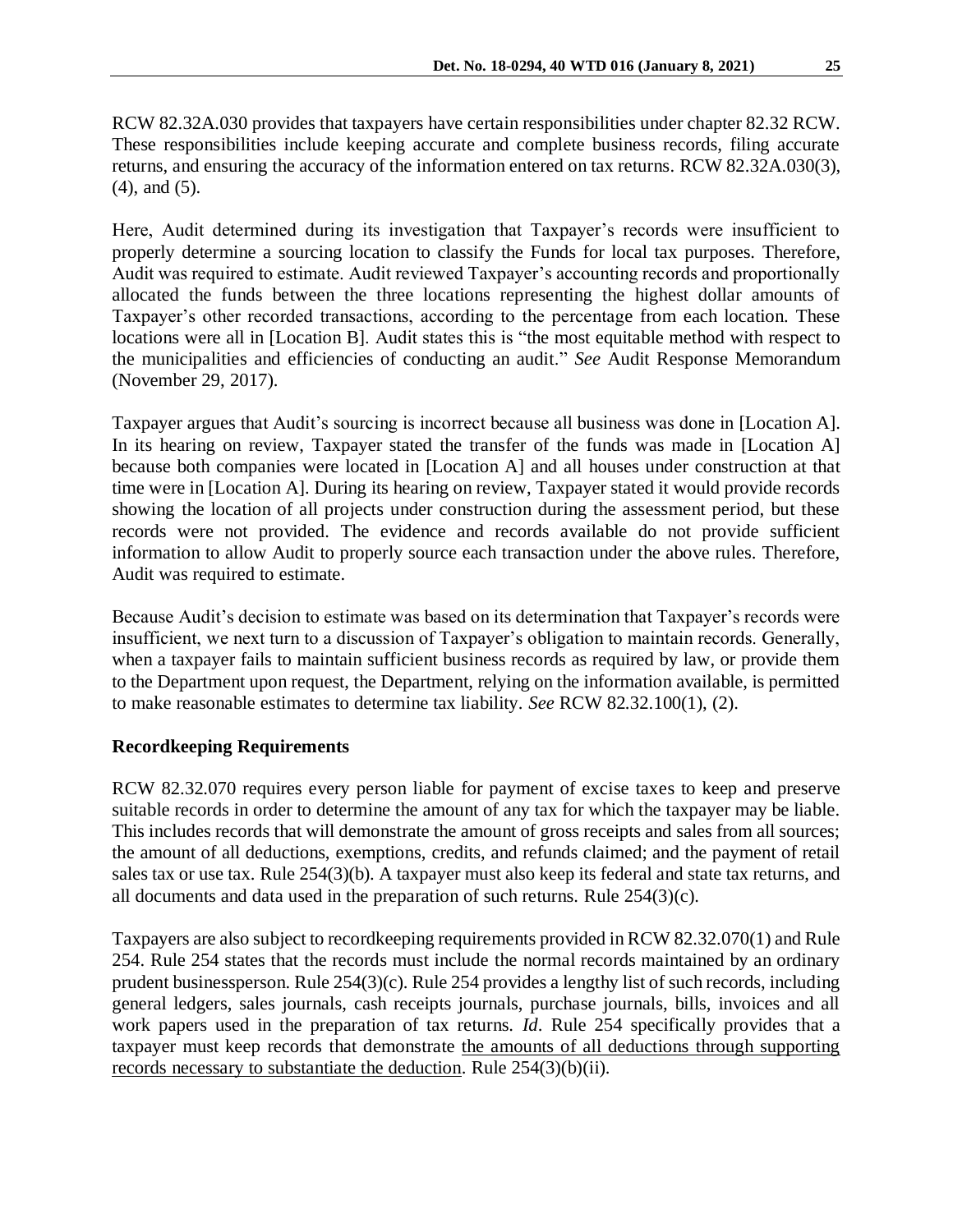Taxpayers are under a duty to maintain records that shall be open for examination by the Department according to specific requirements. *See* RCW 82.32.070(1); Rule 254. If a person fails to keep and preserve suitable records, then the Department may proceed to estimate tax liability according to RCW 82.32.100(1).

Here, Taxpayer admits there are no records available to show that Taxpayer loaned or advanced money to Affiliate, or that Taxpayer acted on Affiliate's behalf when making the purchases it asserts are the basis for Affiliate's payment of the Funds.<sup>6</sup> No location or specific transaction or purchase is given. There is thus no way to reasonably determine the location where Affiliate received the property or service for which the Funds were paid. Thus, the record suggests that Taxpayer has failed to keep and preserve the normal records maintained by an ordinary prudent businessperson. Taxpayer has failed to document the deductions it claims, and does not maintain records detailing the terms of its business relationship with Affiliate regarding the purchase transactions or the Funds at issue.

This lack of proper documentation indicates that, here, Taxpayer's records for the assessment period were not complete or reliable, and therefore are not "suitable records as may be necessary to determine the amount of any tax for which [Taxpayer] may be liable." RCW 82.32.070(1).

# *Department's Authority to Estimate Tax*

 $\overline{a}$ 

In general, where a taxpayer fails to make available for examination the records required by RCW 82.32.070 and Rule 254, the Department is authorized to estimate a taxpayer's tax liability based on available documents. RCW 82.32.100(1), (2).

RCW 82.32.100 provides, in part, that "[i]f any person fails or refuses to make any return or to make available for examination the records required by this chapter, the department shall proceed, in such manner as it may deem best, to obtain facts and information on which to base its estimate of the tax . . . ." RCW 82.32.100(1). *See also* Det. No. 16-0218, 36 WTD 063 (2017). Once the Department obtains the facts and information needed, the Department "shall proceed to determine and assess against such person the tax and any applicable penalties or interest due." RCW 82.32.100(2).

In this case, having concluded that Taxpayer's records were not suitable, Audit relied on the provisions of RCW 82.32.100(1) and proceeded to estimate in order to properly determine Taxpayer's tax liability. Under RCW 82.32.100(1), Audit was authorized to estimate in the manner it deemed best. This statutory provision affords the Department wide discretion in the methodology employed to calculate a reasonable estimate of tax. *See, e.g.*, Det. No. 15-0350, 35 WTD 291 (2015) ("We have previously noted and affirmed the Department's authority to assess taxes based

<sup>6</sup> Such records might include an agency agreement, paymaster agreement, promissory note, or other similar document. In the records Taxpayer provided on review, and which both it and Audit stated were provided during the investigation, there are records showing payments by Owner, Affiliate, and Taxpayer. There are invoices, receipts, purchase orders, and other records showing purchases of property and services made by both Affiliate and by Taxpayer. Some of these identify specific projects, but most do not contain any identifying information tying them to a particular project. In particular, of the several records that show deposit of the Funds, only two contain notations: "Reimbursement for Homes"; and "reimburse of . . ." [sic].